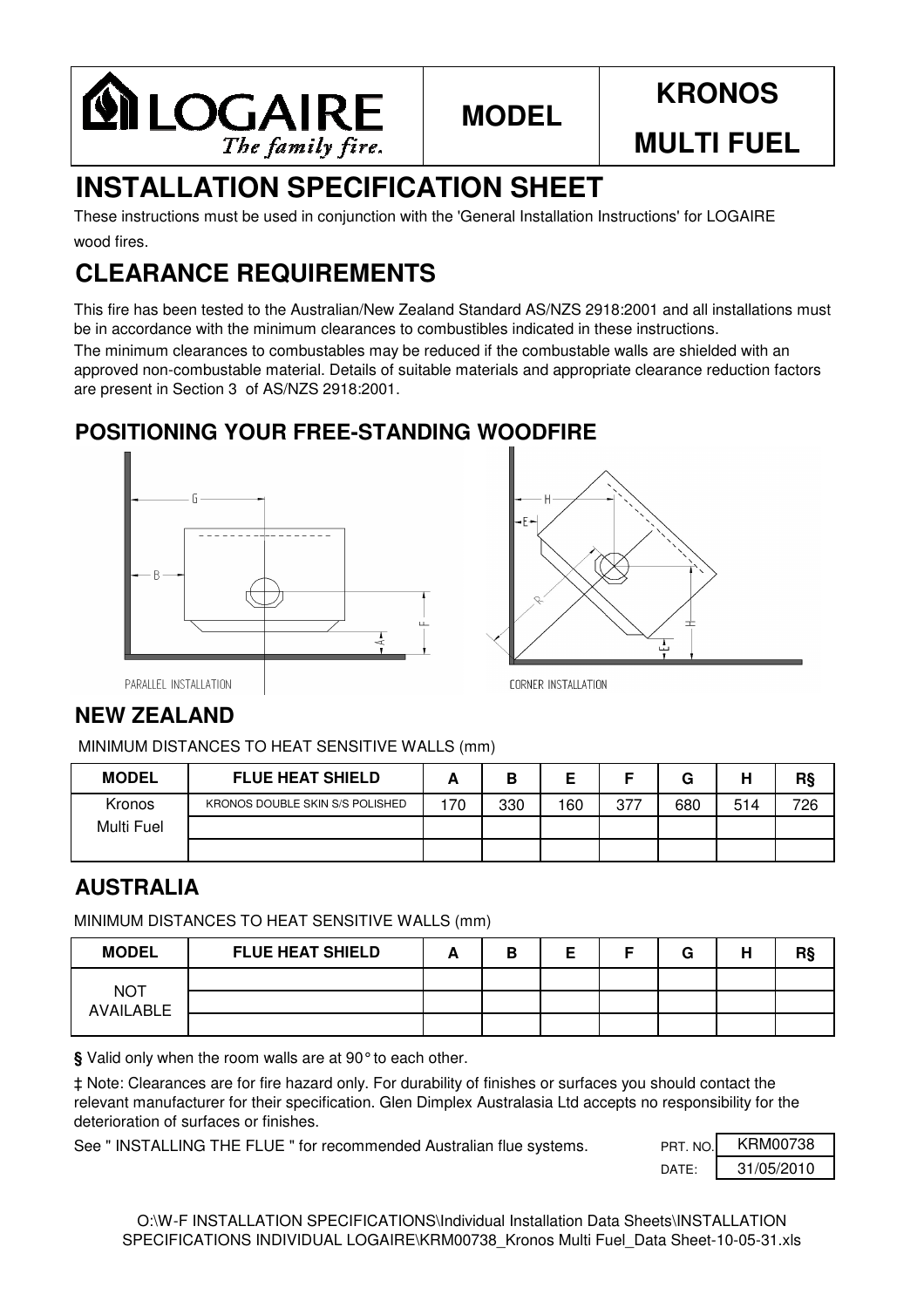### **PARALLEL INSTALLATION FLOOR PROTECTOR (Hearth) REQUIREMENTS**

MINIMUM FLOOR PROTECTOR DIMENSIONS IN mm



PARALLEL INSTALLATION

# DIMENSIONS IN THE TABLE ARE VALID ONLY WHEN THE FIRE IS EXACTLEY AT ITS MINIMUM ALLOWABLE WALL CLEARANCE.

#### **NEW ZEALAND**

| <b>MODEL</b> | <b>Flue</b><br>Shield | Floor<br>Protector<br>height | A#  | C#  | D   | F   |     | υ   | K#   | P <sub>2</sub> | P <sub>3</sub> | W   | Floor<br>Protector<br>Type Ø |
|--------------|-----------------------|------------------------------|-----|-----|-----|-----|-----|-----|------|----------------|----------------|-----|------------------------------|
| Kronos       | $\star$               |                              | 170 | 300 | 100 | 377 | 600 | 900 | 1013 | 543            | 207            | 700 | <b>ASH</b>                   |
| Multi Fuel   |                       |                              |     |     |     |     |     |     |      |                |                |     |                              |
|              |                       |                              |     |     |     |     |     |     |      |                |                |     |                              |
|              |                       |                              |     |     |     |     |     |     |      |                |                |     |                              |

KRONOS double skin S/S polished 1200 mm shield

#### **AUSTRALIA -** ALL WITH FLUE HEATSHIELD

| <b>MODEL</b> | Flue<br>Shield | Floor<br>Protector<br>height | A# | C# | D | $F \parallel$ | J | $K#$   P2   P3 | W | Floor<br>Protector<br>Type Ø |
|--------------|----------------|------------------------------|----|----|---|---------------|---|----------------|---|------------------------------|
|              |                |                              |    |    |   |               |   |                |   |                              |
|              |                |                              |    |    |   |               |   |                |   |                              |
|              |                |                              |    |    |   |               |   |                |   |                              |
|              |                |                              |    |    |   |               |   |                |   |                              |

Ø for minimum constructional requirements see general installation instructions.

**#** Valid only when the fire is exactly at its minimum allowable wall clearance.

NOTE: Where a fan is being fitted, you may prefer to increase the 'A' dimension to 100 mm to provide easier access for servicing. If so, the amount you add to 'A' to bring it to 100 mm must also be added to the 'C' and 'S' dimensions.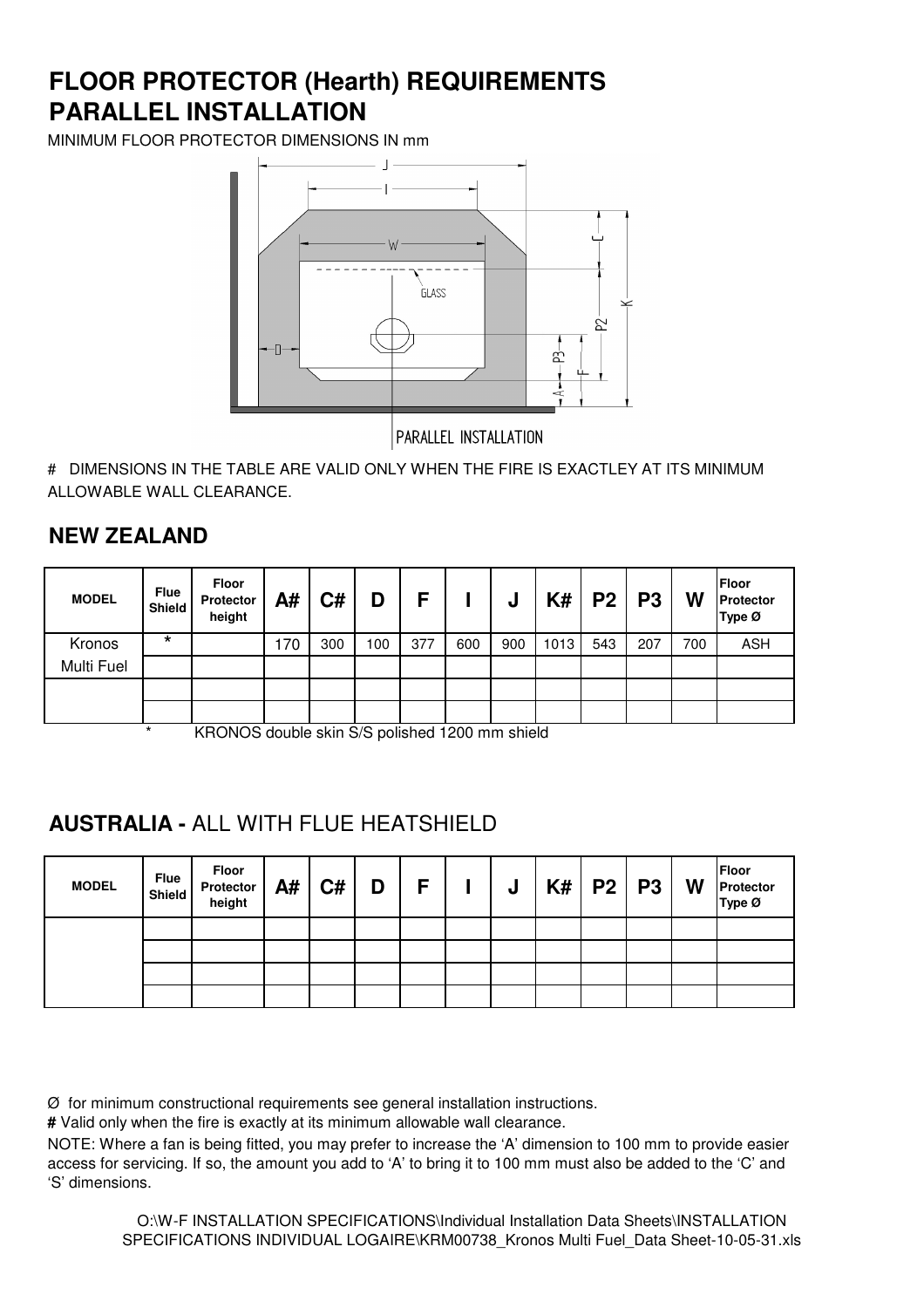#### **FLOOR PROTECTORS (Hearth) REQUIREMENTS CORNER INSTALLATION**

MINIMUM FLOOR PROTECTOR DIMENSIONS IN mm



# DIMENSIONS IN THE TABLE ARE VALID ONLY WHEN THE FIRE IS EXACTLEY AT ITS MINIMUM ALLOWABLE WALL CLEARANCE.

#### **NEW ZEALAND**

| <b>MODEL</b> | <b>Flue</b><br>Shield | <b>Floor Protector Distance</b><br>above Floor | C   | Е   | H#  | L#   | <b>M#</b> | N   | R#  | <b>Floor Protector</b><br>Type Ø |
|--------------|-----------------------|------------------------------------------------|-----|-----|-----|------|-----------|-----|-----|----------------------------------|
| Kronos       | $\star$               |                                                | 300 | 160 | 514 | 1362 | 1175      | 636 | 726 | <b>ASH</b>                       |
| Multi Fuel   |                       |                                                |     |     |     |      |           |     |     |                                  |
|              |                       |                                                |     |     |     |      |           |     |     |                                  |
|              |                       |                                                |     |     |     |      |           |     |     |                                  |

KRONOS double skin S/S polished 1200 mm shield

#### **AUSTRALIA**

| <b>MODEL</b> | <b>Flue</b><br>Shield | <b>Floor Protector Distance</b><br>above Floor | $\mathbf{C}$ | Ε | H# | L# | M# | N | R# | <b>Floor Protector</b><br>Type $\varnothing$ |
|--------------|-----------------------|------------------------------------------------|--------------|---|----|----|----|---|----|----------------------------------------------|
|              |                       |                                                |              |   |    |    |    |   |    |                                              |
|              |                       |                                                |              |   |    |    |    |   |    |                                              |
|              |                       |                                                |              |   |    |    |    |   |    |                                              |
|              |                       |                                                |              |   |    |    |    |   |    |                                              |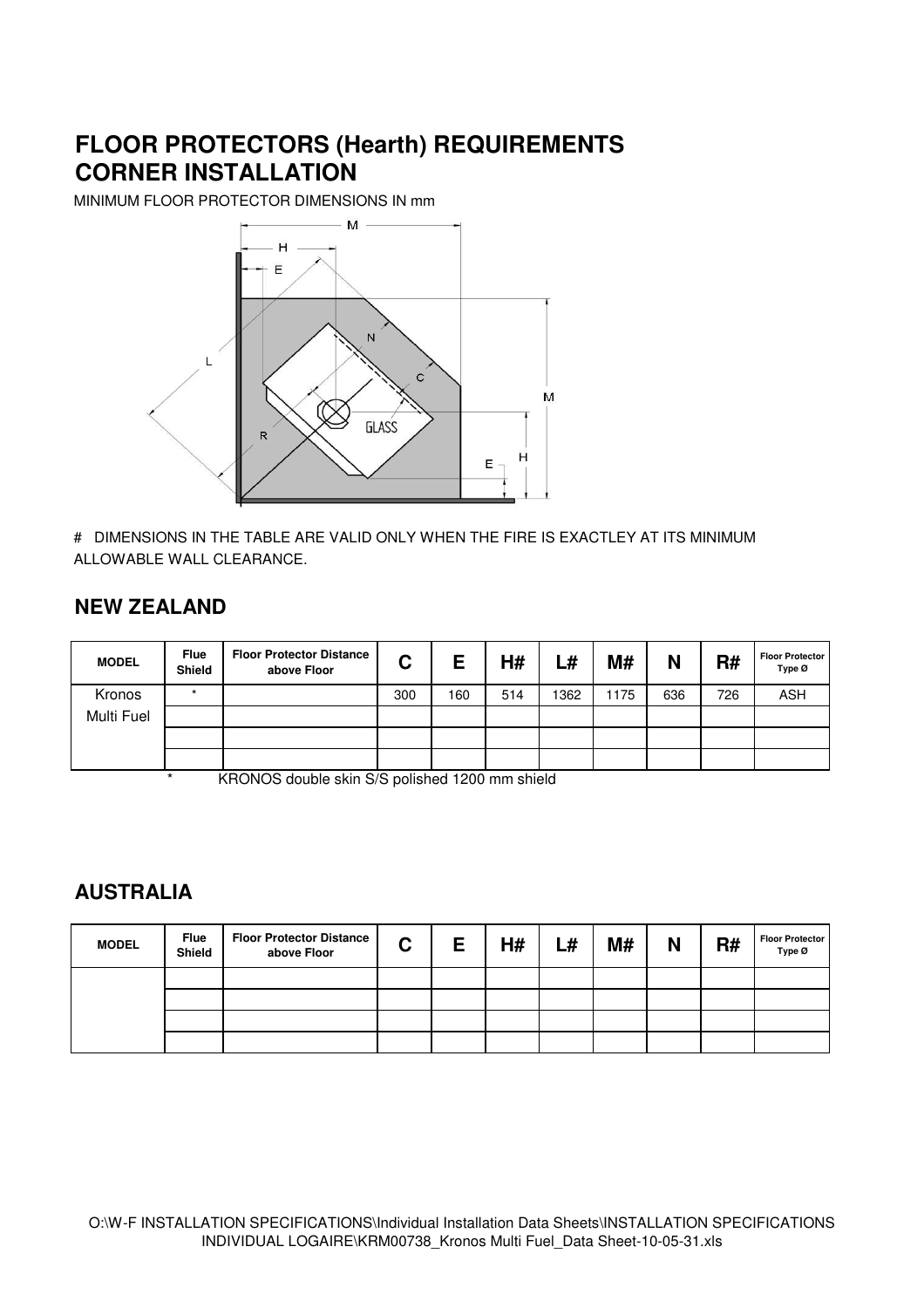#### **FREE STANDING FIRE DIMENSIONS**



| <b>MODEL</b>      | n.  | ng<br>- ت |                   | W   | r.<br>১ | c n<br>◡▵ | ິ<br>აა | S <sub>4</sub> |
|-------------------|-----|-----------|-------------------|-----|---------|-----------|---------|----------------|
| $\cdot$<br>Kronos | 547 | 207       | 712<br>. <u>.</u> | 700 |         | 200       | 120     | 362            |
| Multi Fuel        |     |           |                   |     |         |           |         |                |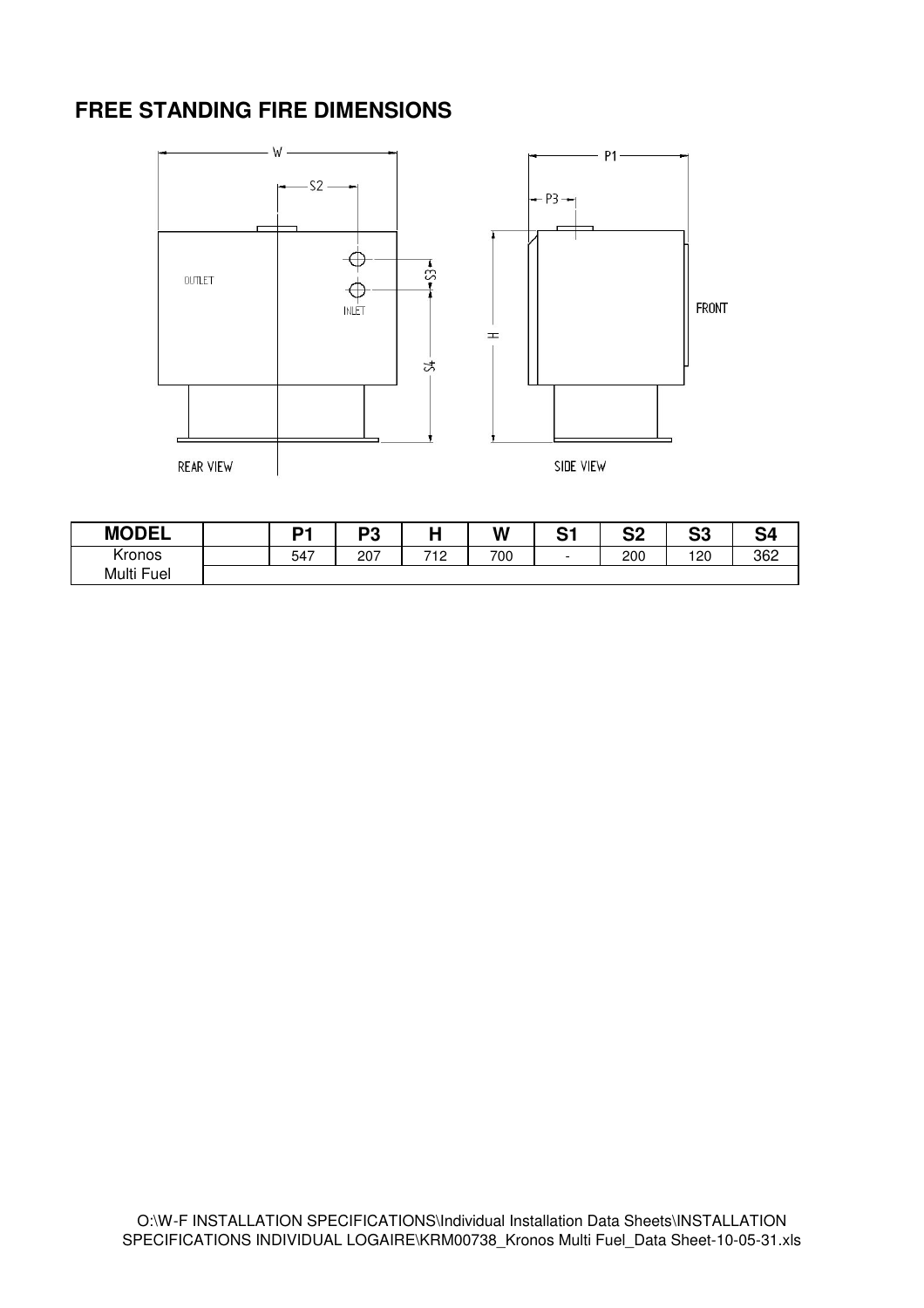

#### FLUE SYSTEM INSTALLATION 150mm

#### **NOTE: THIS FIRE REQUIRES THE SPECIAL KRONOS DOUBLE SKIN FLUESHIELD**